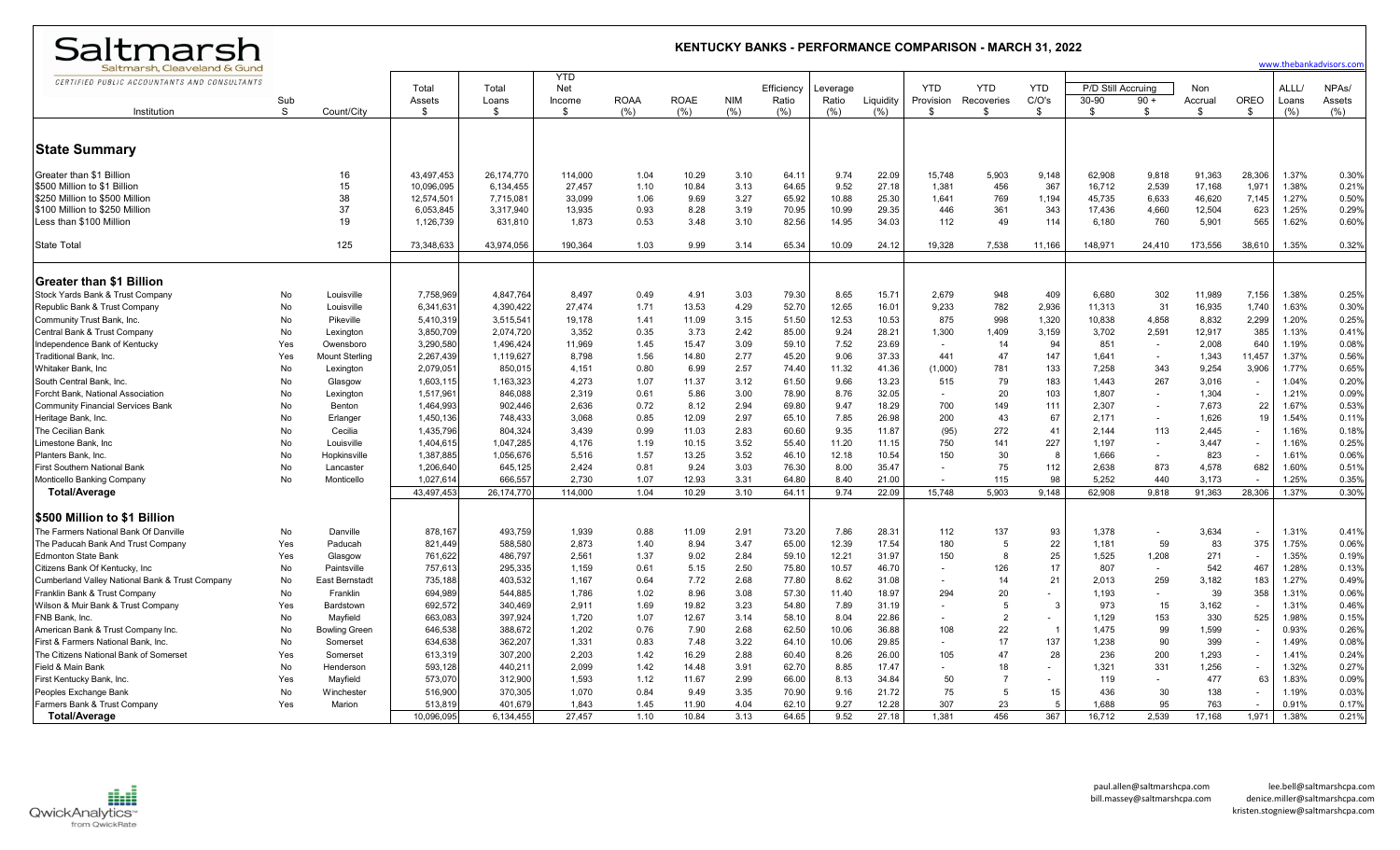| Saltmarsh                                     |              |                          | <b>KENTUCKY BANKS - PERFORMANCE COMPARISON - MARCH 31, 2022</b> |                |               |             |             |            |                     |                   |           |                         |                          |                     |                    |                    |                         |             |                |                              |  |  |
|-----------------------------------------------|--------------|--------------------------|-----------------------------------------------------------------|----------------|---------------|-------------|-------------|------------|---------------------|-------------------|-----------|-------------------------|--------------------------|---------------------|--------------------|--------------------|-------------------------|-------------|----------------|------------------------------|--|--|
| Saltmarsh, Cleaveland & Gund                  |              |                          |                                                                 |                |               |             |             |            |                     |                   |           |                         |                          |                     |                    |                    | www.thebankadvisors.com |             |                |                              |  |  |
| CERTIFIED PUBLIC ACCOUNTANTS AND CONSULTANTS  |              |                          |                                                                 |                | <b>YTD</b>    |             |             |            |                     |                   |           |                         |                          |                     |                    |                    |                         |             |                |                              |  |  |
|                                               | Sub          |                          | Total<br>Assets                                                 | Total<br>Loans | Net<br>Income | <b>ROAA</b> | <b>ROAE</b> | <b>NIM</b> | Efficiency<br>Ratio | Leverage<br>Ratio | Liquidity | <b>YTD</b><br>Provision | <b>YTD</b><br>Recoveries | <b>YTD</b><br>C/O's | P/D Still<br>30-90 | Accruina<br>$90 +$ | Non<br>Accrual          | <b>OREO</b> | ALLL/<br>Loans | NPA <sub>s</sub> /<br>Assets |  |  |
| Institution                                   | <sub>S</sub> | Count/City               | \$                                                              | \$             | \$            | (% )        | (%)         | (% )       | (%)                 | (%)               | (% )      | -\$                     | \$.                      | \$                  | \$                 | \$                 | \$                      | -\$         | (%)            | (% )                         |  |  |
|                                               |              |                          |                                                                 |                |               |             |             |            |                     |                   |           |                         |                          |                     |                    |                    |                         |             |                |                              |  |  |
|                                               |              |                          |                                                                 |                |               |             |             |            |                     |                   |           |                         |                          |                     |                    |                    |                         |             |                |                              |  |  |
| l\$250 Million to \$500 Million               |              |                          |                                                                 |                |               |             |             |            |                     |                   |           |                         |                          |                     |                    |                    |                         |             |                |                              |  |  |
| First United Bank And Trust Company, Inc.     | Yes          | Madisonville             | 492,219                                                         | 289,973        | 1,275         | 1.03        | 9.99        | 3.16       | 68.90               | 9.22              | 23.42     | 61                      | 15                       | $\mathsf{R}$        | 181                | 107                | 598                     |             | 1.27%          | 0.14%                        |  |  |
| Hearthside Bank Corporation                   | No           | Middlesboro              | 475,149                                                         | 311,483        | 1,008         | 0.86        | 8.36        | 3.50       | 70.80               | 10.70             | 25.53     | 116                     | $\overline{4}$           | 12                  | 733                |                    | 2,751                   | 59          | 1.39%          | 0.59%                        |  |  |
| The Murray Bank                               | Yes          | Murray                   | 454,151                                                         | 240,946        | 1,199         | 1.06        | 11.74       | 2.52       | 61.80               | 8.14              | 32.68     | 4                       | $\overline{2}$           | 5                   | 37                 |                    | 249                     |             | 1.63%          | 0.05%                        |  |  |
| Magnolia Bank, Inc                            | Yes          | Magnolia                 | 452,87                                                          | 159,442        | 1,487         | 1.30        | 8.50        | 2.12       | 91.30               | 12.80             | 42.03     |                         | 19                       | 3                   | 216                |                    | 489                     |             | 2.01%          | 0.11%                        |  |  |
| Town & Country Bank And Trust Company         | No           | Bardstown                | 438,608                                                         | 228,877        | 663           | 0.61        | 6.43        | 2.65       | 75.10               | 10.05             | 43.73     |                         | $\overline{4}$           | $\overline{2}$      | 147                |                    | 242                     |             | 1.14%          | 0.06%                        |  |  |
| The Lincoln National Bank Of Hodgenville      | No           | Hodgenville              | 406,051                                                         | 259,535        | 974           | 0.99        | 8.00        | 3.36       | 64.00               | 12.46             | 28.57     | -5                      | 19                       | 30                  | 794                |                    | 387                     |             | 1.40%          | 0.10%                        |  |  |
| Peoples Bank Of Kentucky, Inc.                | No           | Flemingsburg             | 389,042                                                         | 304,466        | 1,150         | 1.20        | 10.83       | 3.99       | 55.20               | 11.17             | 6.28      | 300                     | 13                       | 62                  | 2,683              |                    | 3,862                   | 523         | 1.90%          | 1.13%                        |  |  |
| <b>United Cumberland Bank</b>                 | Yes          | <b>Whitley City</b>      | 384,535                                                         | 222,879        | 1,582         | 1.66        | 12.36       | 3.42       | 62.30               | 11.56             | 23.93     | 70                      | 280                      | 367                 | 4,628              |                    | 2,981                   | 301         | 1.43%          | 0.64%                        |  |  |
| Springfield State Bank                        | No           | Springfield              | 382,002                                                         | 197,161        | 987           | 1.04        | 8.19        | 2.72       | 56.30               | 14.48             | 30.77     | 60                      | 15                       | $\overline{4}$      | 1,524              |                    | 790                     |             | 1.16%          | 0.21%                        |  |  |
| United Community Bank Of West Kentucky, Inc.  | No           | Morganfield              | 379,184                                                         | 200,473        | 1,263         | 1.32        | 14.17       | 3.07       | 53.00               | 9.76              | 31.17     | 30                      | $\overline{4}$           | 13                  | 35                 |                    | 172                     |             | 1.59%          | 0.05%                        |  |  |
| River City Bank, Inc.                         | No           | Louisville               | 378,600                                                         | 226,710        | 1,098         | 1.15        | 9.46        | 3.64       | 60.30               | 13.15             | 33.27     |                         | 19                       |                     | 1,768              |                    | 1,147                   |             | 0.93%          | 0.30%                        |  |  |
| First Community Bank Of The Heartland, Inc.   | Yes          | Clinton                  | 367,662                                                         | 275,228        | 1,102         | 1.22        | 10.88       | 3.93       | 72.80               | 8.12              | 11.44     | 75                      | 9                        | 9                   | 3,706              | 804                | 132                     | 364         | 1.09%          | 0.35%                        |  |  |
| First State Bank Of The Southeast, Inc.       | Yes          | Middlesboro              | 362,407                                                         | 295,533        | 765           | 0.84        | 7.51        | 3.63       | 76.20               | 9.07              | 13.29     | 150                     | 6                        | $\overline{7}$      | 1,169              |                    | 5,555                   | 3,925       | 1.01%          | 2.62%                        |  |  |
| West Point Bank                               | No           | Radcliff                 | 357,684                                                         | 221,208        | 1,053         | 1.20        | 12.57       | 3.32       | 53.50               | 10.40             | 35.69     | 50                      | 39                       |                     | 845                |                    | 1,370                   |             | 0.54%          | 0.38%                        |  |  |
| The First National Bank Of Grayson            | No           | Grayson                  | 340,205                                                         | 175,03'        | 867           | 1.05        | 10.07       | 3.07       | 62.40               | 11.21             | 35.64     | 63                      | 8                        | 41                  | 916                | 40                 | 1,399                   |             | 1.22%          | 0.42%                        |  |  |
| Bank of the Bluegrass and Trust Co.           | No           | Lexington                | 325,800                                                         | 224,572        | 1,215         | 1.48        | 15.05       | 3.44       | 58.00               | 10.63             | 31.53     |                         | -9                       | 142                 | 43                 |                    | $\blacksquare$          |             | 2.01%          | 0.00%                        |  |  |
| Bank Of Lexington, Inc.                       | No           | Lexington                | 325,176                                                         | 211,062        | 586           | 0.79        | 7.19        | 3.36       | 67.60               | 11.00             | 19.15     |                         |                          |                     | 85                 |                    | $\sim$                  |             | 0.88%          | 0.00%                        |  |  |
| <b>Citizens Commerce Bank</b>                 | No           | Versailles               | 322,733                                                         | 237,770        | 692           | 0.86        | 8.62        | 3.28       | 68.30               | 10.55             | 12.27     | 59                      | 9                        |                     | 1,449              | 56                 | 138                     | 375         | 1.23%          | 0.18%                        |  |  |
| The Casey County Bank, Inc.                   | No           | Liberty                  | 312,277                                                         | 162,164        | 838           | 1.06        | 13.36       | 2.92       | 57.90               | 8.96              | 1.56      |                         | 22                       | 50                  | 735                | 42                 | 1,372                   |             | 1.44%          | 0.45%                        |  |  |
| Eclipse Bank, Inc.                            | No           | Louisville               | 305,597                                                         | 234,019        | 268           | 0.37        | 4.19        | 3.19       | 87.90               | 9.39              | 21.63     |                         | 6                        |                     |                    |                    | 504                     |             | 0.91%          | 0.16%                        |  |  |
| Citizens Bank & Trust Company                 | No           |                          | 302,380                                                         | 173,483        | 817           | 1.08        | 8.44        | 3.11       | 64.00               | 13.51             | 31.79     |                         | -8                       |                     | 329                | 239                | - 6                     |             | 1.91%          | 0.08%                        |  |  |
| The Farmers Bank Of Milton                    |              | Campbellsville<br>Milton |                                                                 |                |               |             |             |            | 59.50               | 12.33             |           |                         | 23                       |                     | 497                |                    | 2,527                   | 43          |                | 0.85%                        |  |  |
|                                               | No           |                          | 300,811                                                         | 168,859        | 827           | 1.08        | 9.46        | 3.30       |                     |                   | 27.66     |                         |                          | 3                   |                    |                    |                         |             | 0.88%          |                              |  |  |
| United Southern Bank                          | No           | Hopkinsville             | 299,317                                                         | 173,975        | 600           | 0.82        | 8.06        | 3.13       | 69.30               | 10.65             | 33.45     |                         |                          |                     | 744                |                    | 1,648                   | 47          | 1.31%          | 0.57%                        |  |  |
| The First National Bank Of Russell Springs    | No           | <b>Russell Springs</b>   | 297,034                                                         | 202,119        | 757           | 1.02        | 9.40        | 3.20       | 61.70               | 11.41             | 11.81     |                         | - 1                      |                     | 332                |                    | 27                      |             | 1.20%          | 0.01%                        |  |  |
| Cumberland Security Bank, Inc.                | Yes          | Somerset                 | 295,066                                                         | 219,466        | 1,679         | 2.37        | 14.54       | 3.96       | 49.60               | 13.27             | 24.47     | 45                      | 18                       | 3                   | 621                | 466                | 23                      |             | 2.78%          | 0.17%                        |  |  |
| Meade County Bank, Inc                        | No           | Brandenburg              | 289,022                                                         | 212,470        | 916           | 1.28        | 13.20       | 3.45       | 53.90               | 10.38             | 17.24     | 20                      | $\overline{2}$           | -1                  | 446                | 22                 | $\blacksquare$          |             | 0.30%          | 0.01%                        |  |  |
| Citizens Deposit Bank Of Arlington, Inc.      | Yes          | Arlington                | 278,358                                                         | 162,482        | 679           | 0.99        | 5.71        | 3.36       | 64.20               | 14.41             | 30.42     | 150                     | 10                       | 168                 | 2,966              | 1,216              | 1,234                   |             | 2.77%          | 0.88%                        |  |  |
| 1st Trust Bank, Inc                           | No           | Hazard                   | 273,830                                                         | 170,525        | 246           | 0.37        | 3.95        | 2.97       | 81.50               | 9.69              | 27.67     | 50                      | $\overline{1}$           | 8                   | 226                | 83                 | 1,595                   | 294         | 1.03%          | 0.72%                        |  |  |
| <b>Bank Of Hindman</b>                        | No           | Hindmar                  | 268,399                                                         | 96,662         | 525           | 0.76        | 9.14        | 2.24       | 57.20               | 8.40              | 40.19     | 20                      | 103                      | 33                  | 4,550              | 1.142              | 613                     | 240         | 1.43%          | 0.74%                        |  |  |
| Hometown Bank Of Corbin Inc                   | No           | Corbin                   | 265,391                                                         | 143,299        | 394           | 0.59        | 8.13        | 3.01       | 79.70               | 8.26              | 28.83     | 26                      | 19                       | 10                  | $\overline{2}$     |                    | 295                     |             | 0.95%          | 0.11%                        |  |  |
| Peoples Bank & Trust Company Of Hazard        | No           | Hazard                   | 262,621                                                         | 169,323        | 254           | 0.41        | 10.74       | 3.18       | 81.10               | 5.25              | 20.14     | 200                     | 3                        | 58                  | 3,668              | 108                | 5,982                   | 971         | 1.00%          | 2.69%                        |  |  |
| Morgantown Bank & Trust Company, Incorporated | No           | Morgantown               | 261,836                                                         | 171,260        | 421           | 0.64        | 8.46        | 2.90       | 75.60               | 8.33              | 21.85     |                         | 10                       | 18                  | 237                | 137                | 16                      |             | 0.84%          | 0.06%                        |  |  |
| <b>First State Bank</b>                       | No           | Irvington                | 258,268                                                         | 147,023        | 1.173         | 1.83        | 17.06       | 3.80       | 48.50               | 11.61             | 34.77     |                         | 8                        | 3                   | 600                | 16                 | 601                     |             | 0.39%          | 0.24%                        |  |  |
| Kentucky Farmers Bank Corporation             | Yes          | Ashland                  | 256,495                                                         | 139,706        | 1,171         | 1.79        | 8.54        | 3.73       | 58.40               | 16.15             | 31.28     | (2)                     | 8                        | 30                  | 888                | 243                | 133                     |             | 0.64%          | 0.15%                        |  |  |
| Bank of Edmonson County                       | Yes          | Brownsville              | 254,557                                                         | 156,944        | 909           | 1.42        | 12.30       | 3.23       | 58.20               | 10.66             | 27.31     | 15                      | $\overline{4}$           | 68                  | 2,698              |                    | 964                     |             | 1.01%          | 0.38%                        |  |  |
| First Federal Savings Bank Of Kentucky        | No           | Frankfort                | 253,992                                                         | 198,721        | 200           | 0.31        | 2.53        | 2.55       | 79.10               | 11.74             | 18.15     | (106)                   |                          |                     | 1,609              | 121                | 3,919                   |             | 0.50%          | 1.59%                        |  |  |
| <b>Citizens Guaranty Bank</b>                 | Yes          | Richmond                 | 253,641                                                         | 226,561        | 703           | 1.12        | 13.64       | 4.80       | 76.80               | 6.69              | 1.17      | 76                      | 11                       | 12                  | 2,005              | 42                 | 2,147                   |             | 1.40%          | 0.86%                        |  |  |
| First & Peoples Bank And Trust Company        | No           | Russell                  | 251,530                                                         | 103,67'        | 756           | 1.22        | 7.59        | 4.12       | 63.20               | 17.71             | 29.53     | 91                      | 38                       | 11                  | 1,623              | 1,749              | 752                     |             | 1.55%          | 0.99%                        |  |  |
| <b>Total/Average</b>                          |              |                          | 12,574,501                                                      | 7,715,081      | 33,099        | 1.06        | 9.69        | 3.27       | 65.92               | 10.88             | 25.30     | 1.641                   | 769                      | 1,194               | 45,735             | 6,633              | 46,620                  | 7,145       | 1.27%          | 0.50%                        |  |  |

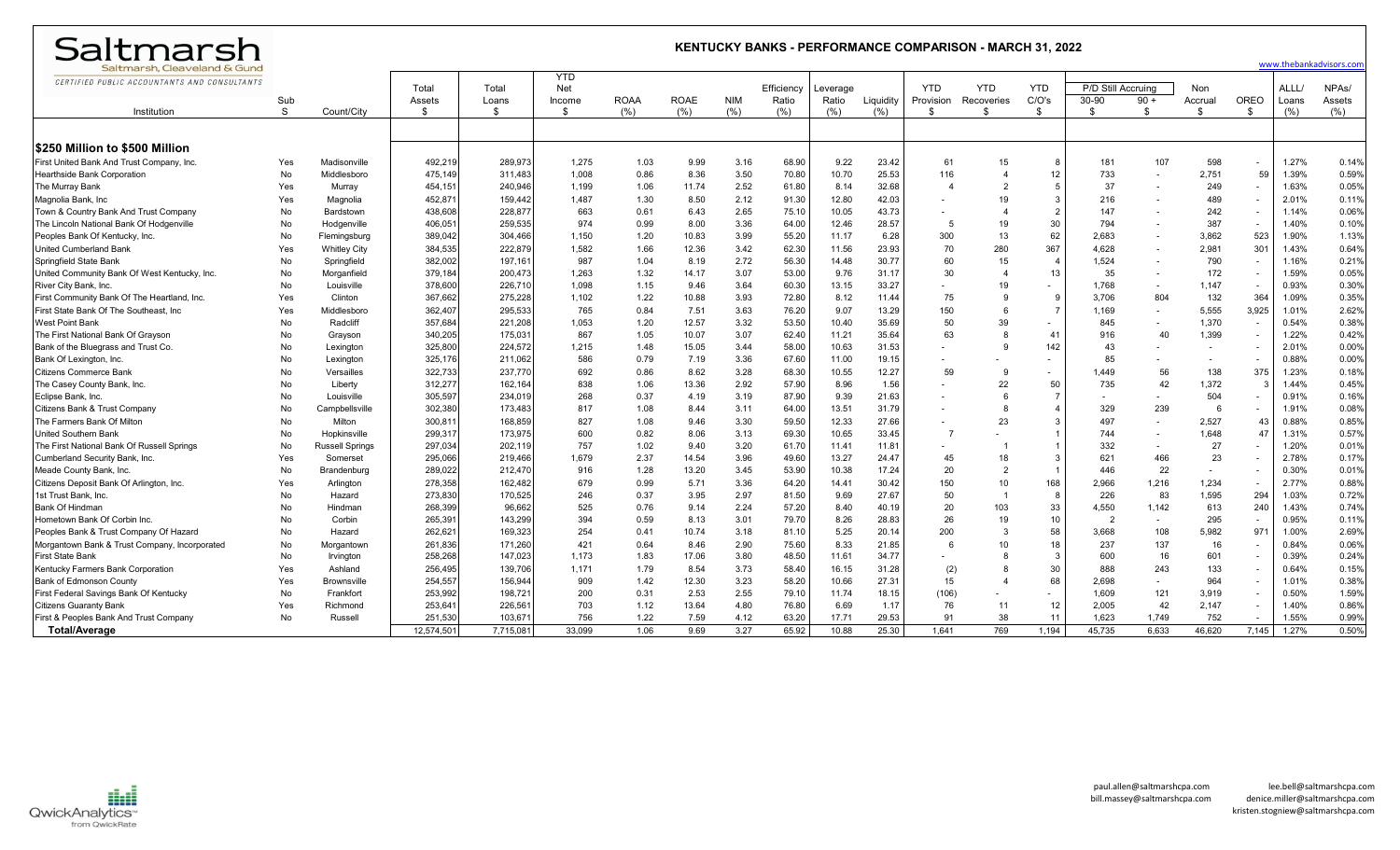| Saltmarsh, Cleaveland & Gund<br><b>YTD</b><br>CERTIFIED PUBLIC ACCOUNTANTS AND CONSULTANTS<br><b>YTD</b><br><b>YTD</b><br><b>YTD</b><br>P/D Still Accruing<br><b>ALLL</b><br>NPA <sub>s</sub> /<br>Total<br>Total<br>Net<br>Efficiency<br>Non<br>Leverage<br>C/O's<br><b>OREO</b><br><b>ROAA</b><br><b>ROAE</b><br><b>NIM</b><br>Ratio<br>30-90<br>$90 +$<br>Sub<br>Assets<br>Loans<br>Income<br>Ratio<br>Liquidity<br>Provision<br>Recoveries<br>Accrual<br>Loans<br>Assets<br>S<br>(% )<br>Count/City<br>(%)<br>(% )<br>(%)<br>(% )<br>(%)<br>(% )<br>Institution<br>\$<br>-S<br>$(\%)$<br>-\$<br>-\$<br>-\$<br>\$<br>-\$<br>\$<br>\$<br>\$<br><b>S100 Million to \$250 Million</b><br>239,004<br>143.574<br>517<br>0.87<br>7.84<br>2.83<br>61.80<br>11.36<br>9.61<br>60<br>516<br>29<br>28<br>15<br>1.26%<br><b>Bank of Jamestown</b><br>No<br>3<br>Jamestown<br>284<br><b>Taylor County Bank</b><br>227,728<br>129,543<br>932<br>1.62<br>10.17<br>3.41<br>63.10<br>13.44<br>29.86<br>(96)<br>11<br>1.747<br>281<br>0.66%<br>Yes<br>14<br>Campbellsville<br>375<br>69<br>0.68%<br>The Commercial Bank Of Grayson<br>99,338<br>233<br>0.42<br>82.20<br>11.87<br>35.34<br>26<br>584<br>144<br>No<br>224,341<br>3.78<br>3.07<br>12<br>$\overline{1}$<br>Grayson<br>123,036<br>0.75<br>64.50<br>9.71<br>23.42<br>1.48%<br><b>Farmers Bank</b><br>No<br>Nicholasville<br>219,920<br>414<br>8.08<br>2.80<br>42<br>-6<br>15<br>United Citizens Bank Of Southern Kentucky, Inc.<br>216,158<br>164,358<br>1.46<br>4.38<br>58.30<br>12.29<br>19.51<br>1,175<br>320<br>1.43%<br>No<br>720<br>11.84<br>30<br>$\overline{7}$<br>Columbia<br>195,549<br>103,077<br>10.38<br>13<br>0.98%<br><b>Commercial Bank</b><br>116<br>0.24<br>1.75<br>3.36<br>92.60<br>7.24<br>443<br>Yes<br>West Liberty<br>- 6<br>112,958<br>475<br>0.97<br>9.68<br>28.42<br>524<br>73<br>22<br>1.61%<br>Farmers Bank And Trust Company<br>Yes<br>194,075<br>8.76<br>2.78<br>70.30<br>6<br>-6<br>Princeton<br>9<br>120,055<br>1.51<br>3.38<br>55.20<br>10.98<br>17<br>1,207<br>169<br>39<br>1.69%<br>The Citizens Bank<br>Yes<br>193,514<br>721<br>11.69<br>18.01<br>105<br>36<br>383<br>Hickman<br>531<br>The Citizens Bank<br>Yes<br>192,878<br>113,386<br>151<br>0.31<br>3.55<br>3.00<br>89.80<br>6.92<br>22.35<br>22<br>144<br>30<br>0.90%<br>Morehead<br>-6<br>10<br>1,592<br><b>Bank of Columbia</b><br>185,365<br>130,966<br>837<br>1.64<br>15.50<br>3.33<br>57.00<br>8.51<br>22.13<br>10 <sup>1</sup><br>$\mathcal{R}$<br>257<br>1.88%<br>Yes<br>Columbia<br>876<br>600<br>180,858<br>144,565<br>0.97<br>7.89<br>76.70<br>9.65<br>-5<br>1.15%<br><b>Citizens Bank</b><br>Yes<br>411<br>3.61<br>8.85<br>Mount Vernon<br>370<br>179,812<br>104,986<br>385<br>0.87<br>8.17<br>3.15<br>75.20<br>8.83<br>20.37<br>3<br>1,148<br>1.38%<br>Lewisburg Banking Company<br>Yes<br>Lewisburg<br>$\overline{4}$<br>16<br>178,436<br>57,776<br>390<br>0.88<br>8.07<br>3.01<br>64.90<br>11.44<br>48.99<br>338<br>23<br>97<br>1.13%<br>Elkton Bank & Trust Company<br>No<br>Elkton<br>17<br>17<br>572<br>175,297<br>389<br>0.87<br>3.92<br>64.90<br>22.55<br>44.56<br>35<br>166<br>245<br>2.31%<br>Jackson County Bank<br>No<br>70,415<br>2.81<br>18<br>Mc Kee<br>291<br>1.38%<br>174,085<br>112,239<br>0.87<br>7.66<br>79.20<br>8.23<br>50<br>30<br>1,477<br>53<br>132<br>Citizens Bank & Trust Co. Of Jackson<br>Yes<br>376<br>3.43<br>18.49<br>Jackson<br>98<br>First National Bank Of Kentucky<br>173,347<br>128,955<br>377<br>0.88<br>8.02<br>3.63<br>73.70<br>9.08<br>78<br>292<br>44<br>1.34%<br>Yes<br>Carrollton<br>18.05<br>The First National Bank Of Manchester<br>171,733<br>84,334<br>0.25<br>10.43<br>1,265<br>698<br>163<br>1.75%<br>No<br>108<br>2.38<br>2.88<br>93.90<br>31.60<br>35<br>30<br>Manchester<br>164,575<br>112,754<br>0.62<br>6.56<br>3.27<br>77.30<br>1,760<br>0.93%<br>United Citizens Bank & Trust Company<br>No<br>247<br>9.90<br>19.82<br>5<br>66<br>Campbellsburg<br>$\overline{4}$<br>26<br>1.60<br>3.47<br>57.60<br>10.61<br>29.48<br>39<br>1,205<br>1.24%<br>Century Bank Of Kentucky, Inc.<br>Yes<br>164,250<br>113,818<br>652<br>12.95<br>6<br>Lawrenceburc<br>The Citizens National Bank Of Lebanon<br>75.30<br>9.58<br>26<br>271<br>Yes<br>164,065<br>38,104<br>250<br>0.60<br>6.57<br>2.20<br>45.75<br>3<br>144<br>1.07%<br>Lebanon<br><b>Bank Of Maysville</b><br>160,455<br>78,273<br>308<br>0.73<br>5.13<br>2.80<br>69.10<br>13.88<br>29.07<br>$\overline{2}$<br>20<br>0.88%<br>No<br>$\overline{2}$<br>Maysville<br>156,565<br>320<br>1.83%<br>35,928<br>0.29<br>1.93<br>2.08<br>87.70<br>14.91<br>69.54<br>11<br>147<br>Commonwealth Community Bank, Inc.<br>Yes<br>Hartford<br>117<br><b>Bank Of Clarkson</b><br>74,229<br>451<br>577<br>0.44%<br>No<br>155,762<br>1.16<br>10.83<br>3.26<br>59.80<br>11.70<br>46.20<br>5<br>136<br>Clarkson<br>$\sim$<br>11.37<br>12<br>557<br>Pbk Bank, Inc<br>155,482<br>80,144<br>395<br>1.02<br>9.29<br>3.50<br>68.10<br>42.89<br>18<br>338<br>40<br>1.27%<br>No<br>Stanford<br>Bank Of Cadiz And Trust Company<br>Yes<br>146,462<br>58,460<br>123<br>0.33<br>4.85<br>2.36<br>85.40<br>7.37<br>52.86<br>$\overline{2}$<br>52<br>288<br>1.12%<br>Cadiz<br>15<br>571<br>146,128<br>68,069<br>308<br>8.25<br>3.25<br>75.80<br>8.71<br>$\overline{7}$<br>129<br>189<br>1.36%<br>Hyden Citizens Bank, Inc.<br>Yes<br>0.84<br>19.84<br>15<br>Hyden<br>3<br>1.33<br>10.52<br>36.12<br>200<br>965<br>1.57%<br>The Peoples Bank<br>140,924<br>69,436<br>475<br>10.93<br>3.17<br>63.40<br>Yes<br>Taylorsville<br>15<br>$\overline{2}$<br>136,464<br>70.348<br>537<br>1.59<br>14.95<br>3.49<br>56.70<br>9.59<br>$\overline{7}$<br>549<br>120<br>267<br>0.90%<br>The Sacramento Deposit Bank<br>Yes<br>44.70<br>$\overline{4}$<br>6<br>Sacramento<br>13.52<br>133,490<br>64,756<br>0.92<br>7.54<br>3.05<br>63.00<br>133<br>0.68%<br>Salversville National Bank, The<br>310<br>7.94<br>141<br>No<br>Salyersville<br>58,755<br>0.02%<br>The Farmers National Bank Of Lebanon<br>122,410<br>134<br>0.44<br>4.35<br>2.95<br>84.30<br>11.34<br>42.69<br>15<br>24<br>1.40%<br>No<br>Lebanon<br>72.20<br>12.26<br>22<br>1,086<br>Bedford Loan & Deposit Bank<br>119,922<br>68,217<br>233<br>0.78<br>6.62<br>3.23<br>31.22<br>949<br>168<br>1.34%<br>No<br>Bedford<br>$3^{\circ}$<br>14<br>42,574<br>24<br>0.08<br>14.36<br>38<br>1.56%<br>The Bankers' Bank Of Kentucky, Inc.<br>No<br>Frankfort<br>117,092<br>0.57<br>1.63<br>96.50<br>19.46<br>10.02<br>265<br>1.39%<br>Peoples Bank Mt Washingtor<br>115,353<br>58,633<br>201<br>0.70<br>5.92<br>80.80<br>47.83<br>10<br>Yes<br>Mount Washington<br>3.21<br>740<br>The Peoples Bank<br>No<br>114,204<br>87,966<br>1.48<br>16.35<br>4.04<br>51.50<br>9.71<br>12.96<br>63<br>248<br>146<br>0.80%<br>417<br>Marion<br>2<br>234<br>109<br>0.16%<br>Auburn Banking Company<br>111,011<br>75,515<br>573<br>2.09<br>21.14<br>4.12<br>53.90<br>8.74<br>12.34<br>$\overline{2}$<br>615<br>0.73%<br>Yes<br>Auburn<br>$\overline{1}$<br>101<br>0.72%<br>0.00%<br>Peoples Bank<br>104,659<br>63,213<br>171<br>0.68<br>6.70<br>3.28<br>75.70<br>10.73<br>28.62<br>10<br>$\overline{7}$<br>5<br>No<br>Lebanor<br>Fredonia Valley Bank<br>102.472<br>55.187<br>457<br>1.79<br>15.92<br>4.68<br>12.40<br>39.84<br>35<br>678<br>387<br>179<br>1.96%<br>No<br>47.70<br>71<br>Fredonia<br>70.95<br>361<br>12.504<br>623<br>1.25%<br><b>Total/Average</b><br>6,053,845<br>3,317,940<br>13,935<br>8.28<br>3.19<br>10.99<br>29.35<br>446<br>343<br>17,436<br>4,660<br>0.93 | Saltmarsh |  | <b>KENTUCKY BANKS - PERFORMANCE COMPARISON - MARCH 31, 2022</b> |  |  |  |  |  |  |  |  |  |  |  |  |  |                         |  |  |       |
|----------------------------------------------------------------------------------------------------------------------------------------------------------------------------------------------------------------------------------------------------------------------------------------------------------------------------------------------------------------------------------------------------------------------------------------------------------------------------------------------------------------------------------------------------------------------------------------------------------------------------------------------------------------------------------------------------------------------------------------------------------------------------------------------------------------------------------------------------------------------------------------------------------------------------------------------------------------------------------------------------------------------------------------------------------------------------------------------------------------------------------------------------------------------------------------------------------------------------------------------------------------------------------------------------------------------------------------------------------------------------------------------------------------------------------------------------------------------------------------------------------------------------------------------------------------------------------------------------------------------------------------------------------------------------------------------------------------------------------------------------------------------------------------------------------------------------------------------------------------------------------------------------------------------------------------------------------------------------------------------------------------------------------------------------------------------------------------------------------------------------------------------------------------------------------------------------------------------------------------------------------------------------------------------------------------------------------------------------------------------------------------------------------------------------------------------------------------------------------------------------------------------------------------------------------------------------------------------------------------------------------------------------------------------------------------------------------------------------------------------------------------------------------------------------------------------------------------------------------------------------------------------------------------------------------------------------------------------------------------------------------------------------------------------------------------------------------------------------------------------------------------------------------------------------------------------------------------------------------------------------------------------------------------------------------------------------------------------------------------------------------------------------------------------------------------------------------------------------------------------------------------------------------------------------------------------------------------------------------------------------------------------------------------------------------------------------------------------------------------------------------------------------------------------------------------------------------------------------------------------------------------------------------------------------------------------------------------------------------------------------------------------------------------------------------------------------------------------------------------------------------------------------------------------------------------------------------------------------------------------------------------------------------------------------------------------------------------------------------------------------------------------------------------------------------------------------------------------------------------------------------------------------------------------------------------------------------------------------------------------------------------------------------------------------------------------------------------------------------------------------------------------------------------------------------------------------------------------------------------------------------------------------------------------------------------------------------------------------------------------------------------------------------------------------------------------------------------------------------------------------------------------------------------------------------------------------------------------------------------------------------------------------------------------------------------------------------------------------------------------------------------------------------------------------------------------------------------------------------------------------------------------------------------------------------------------------------------------------------------------------------------------------------------------------------------------------------------------------------------------------------------------------------------------------------------------------------------------------------------------------------------------------------------------------------------------------------------------------------------------------------------------------------------------------------------------------------------------------------------------------------------------------------------------------------------------------------------------------------------------------------------------------------------------------------------------------------------------------------------------------------------------------------------------------------------------------------------------------------------------------------------------------------------------------------------------------------------------------------------------------------------------------------------------------------------------------------------------------------------------------------------------------------------------------------------------------------------------------------------------------------------------------------------------------------------------------------------------------------------------------------------------------------------------------------------------------------------------------------------------------------------------------------------------------------------------------------------------------------------------------------------------------------------------------------------------------------------------------------------------------------------------------------------------------------------------------------------------------------------------------------------------------------|-----------|--|-----------------------------------------------------------------|--|--|--|--|--|--|--|--|--|--|--|--|--|-------------------------|--|--|-------|
|                                                                                                                                                                                                                                                                                                                                                                                                                                                                                                                                                                                                                                                                                                                                                                                                                                                                                                                                                                                                                                                                                                                                                                                                                                                                                                                                                                                                                                                                                                                                                                                                                                                                                                                                                                                                                                                                                                                                                                                                                                                                                                                                                                                                                                                                                                                                                                                                                                                                                                                                                                                                                                                                                                                                                                                                                                                                                                                                                                                                                                                                                                                                                                                                                                                                                                                                                                                                                                                                                                                                                                                                                                                                                                                                                                                                                                                                                                                                                                                                                                                                                                                                                                                                                                                                                                                                                                                                                                                                                                                                                                                                                                                                                                                                                                                                                                                                                                                                                                                                                                                                                                                                                                                                                                                                                                                                                                                                                                                                                                                                                                                                                                                                                                                                                                                                                                                                                                                                                                                                                                                                                                                                                                                                                                                                                                                                                                                                                                                                                                                                                                                                                                                                                                                                                                                                                                                                                                                                                                                                                                                                                                                                                                                                                                                                                                                                                                                                                                                                                                                                  |           |  |                                                                 |  |  |  |  |  |  |  |  |  |  |  |  |  | www.thebankadvisors.com |  |  |       |
|                                                                                                                                                                                                                                                                                                                                                                                                                                                                                                                                                                                                                                                                                                                                                                                                                                                                                                                                                                                                                                                                                                                                                                                                                                                                                                                                                                                                                                                                                                                                                                                                                                                                                                                                                                                                                                                                                                                                                                                                                                                                                                                                                                                                                                                                                                                                                                                                                                                                                                                                                                                                                                                                                                                                                                                                                                                                                                                                                                                                                                                                                                                                                                                                                                                                                                                                                                                                                                                                                                                                                                                                                                                                                                                                                                                                                                                                                                                                                                                                                                                                                                                                                                                                                                                                                                                                                                                                                                                                                                                                                                                                                                                                                                                                                                                                                                                                                                                                                                                                                                                                                                                                                                                                                                                                                                                                                                                                                                                                                                                                                                                                                                                                                                                                                                                                                                                                                                                                                                                                                                                                                                                                                                                                                                                                                                                                                                                                                                                                                                                                                                                                                                                                                                                                                                                                                                                                                                                                                                                                                                                                                                                                                                                                                                                                                                                                                                                                                                                                                                                                  |           |  |                                                                 |  |  |  |  |  |  |  |  |  |  |  |  |  |                         |  |  |       |
|                                                                                                                                                                                                                                                                                                                                                                                                                                                                                                                                                                                                                                                                                                                                                                                                                                                                                                                                                                                                                                                                                                                                                                                                                                                                                                                                                                                                                                                                                                                                                                                                                                                                                                                                                                                                                                                                                                                                                                                                                                                                                                                                                                                                                                                                                                                                                                                                                                                                                                                                                                                                                                                                                                                                                                                                                                                                                                                                                                                                                                                                                                                                                                                                                                                                                                                                                                                                                                                                                                                                                                                                                                                                                                                                                                                                                                                                                                                                                                                                                                                                                                                                                                                                                                                                                                                                                                                                                                                                                                                                                                                                                                                                                                                                                                                                                                                                                                                                                                                                                                                                                                                                                                                                                                                                                                                                                                                                                                                                                                                                                                                                                                                                                                                                                                                                                                                                                                                                                                                                                                                                                                                                                                                                                                                                                                                                                                                                                                                                                                                                                                                                                                                                                                                                                                                                                                                                                                                                                                                                                                                                                                                                                                                                                                                                                                                                                                                                                                                                                                                                  |           |  |                                                                 |  |  |  |  |  |  |  |  |  |  |  |  |  |                         |  |  |       |
|                                                                                                                                                                                                                                                                                                                                                                                                                                                                                                                                                                                                                                                                                                                                                                                                                                                                                                                                                                                                                                                                                                                                                                                                                                                                                                                                                                                                                                                                                                                                                                                                                                                                                                                                                                                                                                                                                                                                                                                                                                                                                                                                                                                                                                                                                                                                                                                                                                                                                                                                                                                                                                                                                                                                                                                                                                                                                                                                                                                                                                                                                                                                                                                                                                                                                                                                                                                                                                                                                                                                                                                                                                                                                                                                                                                                                                                                                                                                                                                                                                                                                                                                                                                                                                                                                                                                                                                                                                                                                                                                                                                                                                                                                                                                                                                                                                                                                                                                                                                                                                                                                                                                                                                                                                                                                                                                                                                                                                                                                                                                                                                                                                                                                                                                                                                                                                                                                                                                                                                                                                                                                                                                                                                                                                                                                                                                                                                                                                                                                                                                                                                                                                                                                                                                                                                                                                                                                                                                                                                                                                                                                                                                                                                                                                                                                                                                                                                                                                                                                                                                  |           |  |                                                                 |  |  |  |  |  |  |  |  |  |  |  |  |  |                         |  |  |       |
|                                                                                                                                                                                                                                                                                                                                                                                                                                                                                                                                                                                                                                                                                                                                                                                                                                                                                                                                                                                                                                                                                                                                                                                                                                                                                                                                                                                                                                                                                                                                                                                                                                                                                                                                                                                                                                                                                                                                                                                                                                                                                                                                                                                                                                                                                                                                                                                                                                                                                                                                                                                                                                                                                                                                                                                                                                                                                                                                                                                                                                                                                                                                                                                                                                                                                                                                                                                                                                                                                                                                                                                                                                                                                                                                                                                                                                                                                                                                                                                                                                                                                                                                                                                                                                                                                                                                                                                                                                                                                                                                                                                                                                                                                                                                                                                                                                                                                                                                                                                                                                                                                                                                                                                                                                                                                                                                                                                                                                                                                                                                                                                                                                                                                                                                                                                                                                                                                                                                                                                                                                                                                                                                                                                                                                                                                                                                                                                                                                                                                                                                                                                                                                                                                                                                                                                                                                                                                                                                                                                                                                                                                                                                                                                                                                                                                                                                                                                                                                                                                                                                  |           |  |                                                                 |  |  |  |  |  |  |  |  |  |  |  |  |  |                         |  |  |       |
|                                                                                                                                                                                                                                                                                                                                                                                                                                                                                                                                                                                                                                                                                                                                                                                                                                                                                                                                                                                                                                                                                                                                                                                                                                                                                                                                                                                                                                                                                                                                                                                                                                                                                                                                                                                                                                                                                                                                                                                                                                                                                                                                                                                                                                                                                                                                                                                                                                                                                                                                                                                                                                                                                                                                                                                                                                                                                                                                                                                                                                                                                                                                                                                                                                                                                                                                                                                                                                                                                                                                                                                                                                                                                                                                                                                                                                                                                                                                                                                                                                                                                                                                                                                                                                                                                                                                                                                                                                                                                                                                                                                                                                                                                                                                                                                                                                                                                                                                                                                                                                                                                                                                                                                                                                                                                                                                                                                                                                                                                                                                                                                                                                                                                                                                                                                                                                                                                                                                                                                                                                                                                                                                                                                                                                                                                                                                                                                                                                                                                                                                                                                                                                                                                                                                                                                                                                                                                                                                                                                                                                                                                                                                                                                                                                                                                                                                                                                                                                                                                                                                  |           |  |                                                                 |  |  |  |  |  |  |  |  |  |  |  |  |  |                         |  |  |       |
|                                                                                                                                                                                                                                                                                                                                                                                                                                                                                                                                                                                                                                                                                                                                                                                                                                                                                                                                                                                                                                                                                                                                                                                                                                                                                                                                                                                                                                                                                                                                                                                                                                                                                                                                                                                                                                                                                                                                                                                                                                                                                                                                                                                                                                                                                                                                                                                                                                                                                                                                                                                                                                                                                                                                                                                                                                                                                                                                                                                                                                                                                                                                                                                                                                                                                                                                                                                                                                                                                                                                                                                                                                                                                                                                                                                                                                                                                                                                                                                                                                                                                                                                                                                                                                                                                                                                                                                                                                                                                                                                                                                                                                                                                                                                                                                                                                                                                                                                                                                                                                                                                                                                                                                                                                                                                                                                                                                                                                                                                                                                                                                                                                                                                                                                                                                                                                                                                                                                                                                                                                                                                                                                                                                                                                                                                                                                                                                                                                                                                                                                                                                                                                                                                                                                                                                                                                                                                                                                                                                                                                                                                                                                                                                                                                                                                                                                                                                                                                                                                                                                  |           |  |                                                                 |  |  |  |  |  |  |  |  |  |  |  |  |  |                         |  |  |       |
|                                                                                                                                                                                                                                                                                                                                                                                                                                                                                                                                                                                                                                                                                                                                                                                                                                                                                                                                                                                                                                                                                                                                                                                                                                                                                                                                                                                                                                                                                                                                                                                                                                                                                                                                                                                                                                                                                                                                                                                                                                                                                                                                                                                                                                                                                                                                                                                                                                                                                                                                                                                                                                                                                                                                                                                                                                                                                                                                                                                                                                                                                                                                                                                                                                                                                                                                                                                                                                                                                                                                                                                                                                                                                                                                                                                                                                                                                                                                                                                                                                                                                                                                                                                                                                                                                                                                                                                                                                                                                                                                                                                                                                                                                                                                                                                                                                                                                                                                                                                                                                                                                                                                                                                                                                                                                                                                                                                                                                                                                                                                                                                                                                                                                                                                                                                                                                                                                                                                                                                                                                                                                                                                                                                                                                                                                                                                                                                                                                                                                                                                                                                                                                                                                                                                                                                                                                                                                                                                                                                                                                                                                                                                                                                                                                                                                                                                                                                                                                                                                                                                  |           |  |                                                                 |  |  |  |  |  |  |  |  |  |  |  |  |  |                         |  |  | 0.03% |
|                                                                                                                                                                                                                                                                                                                                                                                                                                                                                                                                                                                                                                                                                                                                                                                                                                                                                                                                                                                                                                                                                                                                                                                                                                                                                                                                                                                                                                                                                                                                                                                                                                                                                                                                                                                                                                                                                                                                                                                                                                                                                                                                                                                                                                                                                                                                                                                                                                                                                                                                                                                                                                                                                                                                                                                                                                                                                                                                                                                                                                                                                                                                                                                                                                                                                                                                                                                                                                                                                                                                                                                                                                                                                                                                                                                                                                                                                                                                                                                                                                                                                                                                                                                                                                                                                                                                                                                                                                                                                                                                                                                                                                                                                                                                                                                                                                                                                                                                                                                                                                                                                                                                                                                                                                                                                                                                                                                                                                                                                                                                                                                                                                                                                                                                                                                                                                                                                                                                                                                                                                                                                                                                                                                                                                                                                                                                                                                                                                                                                                                                                                                                                                                                                                                                                                                                                                                                                                                                                                                                                                                                                                                                                                                                                                                                                                                                                                                                                                                                                                                                  |           |  |                                                                 |  |  |  |  |  |  |  |  |  |  |  |  |  |                         |  |  | 0.25% |
|                                                                                                                                                                                                                                                                                                                                                                                                                                                                                                                                                                                                                                                                                                                                                                                                                                                                                                                                                                                                                                                                                                                                                                                                                                                                                                                                                                                                                                                                                                                                                                                                                                                                                                                                                                                                                                                                                                                                                                                                                                                                                                                                                                                                                                                                                                                                                                                                                                                                                                                                                                                                                                                                                                                                                                                                                                                                                                                                                                                                                                                                                                                                                                                                                                                                                                                                                                                                                                                                                                                                                                                                                                                                                                                                                                                                                                                                                                                                                                                                                                                                                                                                                                                                                                                                                                                                                                                                                                                                                                                                                                                                                                                                                                                                                                                                                                                                                                                                                                                                                                                                                                                                                                                                                                                                                                                                                                                                                                                                                                                                                                                                                                                                                                                                                                                                                                                                                                                                                                                                                                                                                                                                                                                                                                                                                                                                                                                                                                                                                                                                                                                                                                                                                                                                                                                                                                                                                                                                                                                                                                                                                                                                                                                                                                                                                                                                                                                                                                                                                                                                  |           |  |                                                                 |  |  |  |  |  |  |  |  |  |  |  |  |  |                         |  |  | 0.26% |
|                                                                                                                                                                                                                                                                                                                                                                                                                                                                                                                                                                                                                                                                                                                                                                                                                                                                                                                                                                                                                                                                                                                                                                                                                                                                                                                                                                                                                                                                                                                                                                                                                                                                                                                                                                                                                                                                                                                                                                                                                                                                                                                                                                                                                                                                                                                                                                                                                                                                                                                                                                                                                                                                                                                                                                                                                                                                                                                                                                                                                                                                                                                                                                                                                                                                                                                                                                                                                                                                                                                                                                                                                                                                                                                                                                                                                                                                                                                                                                                                                                                                                                                                                                                                                                                                                                                                                                                                                                                                                                                                                                                                                                                                                                                                                                                                                                                                                                                                                                                                                                                                                                                                                                                                                                                                                                                                                                                                                                                                                                                                                                                                                                                                                                                                                                                                                                                                                                                                                                                                                                                                                                                                                                                                                                                                                                                                                                                                                                                                                                                                                                                                                                                                                                                                                                                                                                                                                                                                                                                                                                                                                                                                                                                                                                                                                                                                                                                                                                                                                                                                  |           |  |                                                                 |  |  |  |  |  |  |  |  |  |  |  |  |  |                         |  |  | 0.00% |
|                                                                                                                                                                                                                                                                                                                                                                                                                                                                                                                                                                                                                                                                                                                                                                                                                                                                                                                                                                                                                                                                                                                                                                                                                                                                                                                                                                                                                                                                                                                                                                                                                                                                                                                                                                                                                                                                                                                                                                                                                                                                                                                                                                                                                                                                                                                                                                                                                                                                                                                                                                                                                                                                                                                                                                                                                                                                                                                                                                                                                                                                                                                                                                                                                                                                                                                                                                                                                                                                                                                                                                                                                                                                                                                                                                                                                                                                                                                                                                                                                                                                                                                                                                                                                                                                                                                                                                                                                                                                                                                                                                                                                                                                                                                                                                                                                                                                                                                                                                                                                                                                                                                                                                                                                                                                                                                                                                                                                                                                                                                                                                                                                                                                                                                                                                                                                                                                                                                                                                                                                                                                                                                                                                                                                                                                                                                                                                                                                                                                                                                                                                                                                                                                                                                                                                                                                                                                                                                                                                                                                                                                                                                                                                                                                                                                                                                                                                                                                                                                                                                                  |           |  |                                                                 |  |  |  |  |  |  |  |  |  |  |  |  |  |                         |  |  | 0.15% |
|                                                                                                                                                                                                                                                                                                                                                                                                                                                                                                                                                                                                                                                                                                                                                                                                                                                                                                                                                                                                                                                                                                                                                                                                                                                                                                                                                                                                                                                                                                                                                                                                                                                                                                                                                                                                                                                                                                                                                                                                                                                                                                                                                                                                                                                                                                                                                                                                                                                                                                                                                                                                                                                                                                                                                                                                                                                                                                                                                                                                                                                                                                                                                                                                                                                                                                                                                                                                                                                                                                                                                                                                                                                                                                                                                                                                                                                                                                                                                                                                                                                                                                                                                                                                                                                                                                                                                                                                                                                                                                                                                                                                                                                                                                                                                                                                                                                                                                                                                                                                                                                                                                                                                                                                                                                                                                                                                                                                                                                                                                                                                                                                                                                                                                                                                                                                                                                                                                                                                                                                                                                                                                                                                                                                                                                                                                                                                                                                                                                                                                                                                                                                                                                                                                                                                                                                                                                                                                                                                                                                                                                                                                                                                                                                                                                                                                                                                                                                                                                                                                                                  |           |  |                                                                 |  |  |  |  |  |  |  |  |  |  |  |  |  |                         |  |  | 0.01% |
|                                                                                                                                                                                                                                                                                                                                                                                                                                                                                                                                                                                                                                                                                                                                                                                                                                                                                                                                                                                                                                                                                                                                                                                                                                                                                                                                                                                                                                                                                                                                                                                                                                                                                                                                                                                                                                                                                                                                                                                                                                                                                                                                                                                                                                                                                                                                                                                                                                                                                                                                                                                                                                                                                                                                                                                                                                                                                                                                                                                                                                                                                                                                                                                                                                                                                                                                                                                                                                                                                                                                                                                                                                                                                                                                                                                                                                                                                                                                                                                                                                                                                                                                                                                                                                                                                                                                                                                                                                                                                                                                                                                                                                                                                                                                                                                                                                                                                                                                                                                                                                                                                                                                                                                                                                                                                                                                                                                                                                                                                                                                                                                                                                                                                                                                                                                                                                                                                                                                                                                                                                                                                                                                                                                                                                                                                                                                                                                                                                                                                                                                                                                                                                                                                                                                                                                                                                                                                                                                                                                                                                                                                                                                                                                                                                                                                                                                                                                                                                                                                                                                  |           |  |                                                                 |  |  |  |  |  |  |  |  |  |  |  |  |  |                         |  |  | 0.05% |
|                                                                                                                                                                                                                                                                                                                                                                                                                                                                                                                                                                                                                                                                                                                                                                                                                                                                                                                                                                                                                                                                                                                                                                                                                                                                                                                                                                                                                                                                                                                                                                                                                                                                                                                                                                                                                                                                                                                                                                                                                                                                                                                                                                                                                                                                                                                                                                                                                                                                                                                                                                                                                                                                                                                                                                                                                                                                                                                                                                                                                                                                                                                                                                                                                                                                                                                                                                                                                                                                                                                                                                                                                                                                                                                                                                                                                                                                                                                                                                                                                                                                                                                                                                                                                                                                                                                                                                                                                                                                                                                                                                                                                                                                                                                                                                                                                                                                                                                                                                                                                                                                                                                                                                                                                                                                                                                                                                                                                                                                                                                                                                                                                                                                                                                                                                                                                                                                                                                                                                                                                                                                                                                                                                                                                                                                                                                                                                                                                                                                                                                                                                                                                                                                                                                                                                                                                                                                                                                                                                                                                                                                                                                                                                                                                                                                                                                                                                                                                                                                                                                                  |           |  |                                                                 |  |  |  |  |  |  |  |  |  |  |  |  |  |                         |  |  | 0.73% |
|                                                                                                                                                                                                                                                                                                                                                                                                                                                                                                                                                                                                                                                                                                                                                                                                                                                                                                                                                                                                                                                                                                                                                                                                                                                                                                                                                                                                                                                                                                                                                                                                                                                                                                                                                                                                                                                                                                                                                                                                                                                                                                                                                                                                                                                                                                                                                                                                                                                                                                                                                                                                                                                                                                                                                                                                                                                                                                                                                                                                                                                                                                                                                                                                                                                                                                                                                                                                                                                                                                                                                                                                                                                                                                                                                                                                                                                                                                                                                                                                                                                                                                                                                                                                                                                                                                                                                                                                                                                                                                                                                                                                                                                                                                                                                                                                                                                                                                                                                                                                                                                                                                                                                                                                                                                                                                                                                                                                                                                                                                                                                                                                                                                                                                                                                                                                                                                                                                                                                                                                                                                                                                                                                                                                                                                                                                                                                                                                                                                                                                                                                                                                                                                                                                                                                                                                                                                                                                                                                                                                                                                                                                                                                                                                                                                                                                                                                                                                                                                                                                                                  |           |  |                                                                 |  |  |  |  |  |  |  |  |  |  |  |  |  |                         |  |  | 0.29% |
|                                                                                                                                                                                                                                                                                                                                                                                                                                                                                                                                                                                                                                                                                                                                                                                                                                                                                                                                                                                                                                                                                                                                                                                                                                                                                                                                                                                                                                                                                                                                                                                                                                                                                                                                                                                                                                                                                                                                                                                                                                                                                                                                                                                                                                                                                                                                                                                                                                                                                                                                                                                                                                                                                                                                                                                                                                                                                                                                                                                                                                                                                                                                                                                                                                                                                                                                                                                                                                                                                                                                                                                                                                                                                                                                                                                                                                                                                                                                                                                                                                                                                                                                                                                                                                                                                                                                                                                                                                                                                                                                                                                                                                                                                                                                                                                                                                                                                                                                                                                                                                                                                                                                                                                                                                                                                                                                                                                                                                                                                                                                                                                                                                                                                                                                                                                                                                                                                                                                                                                                                                                                                                                                                                                                                                                                                                                                                                                                                                                                                                                                                                                                                                                                                                                                                                                                                                                                                                                                                                                                                                                                                                                                                                                                                                                                                                                                                                                                                                                                                                                                  |           |  |                                                                 |  |  |  |  |  |  |  |  |  |  |  |  |  |                         |  |  | 0.86% |
|                                                                                                                                                                                                                                                                                                                                                                                                                                                                                                                                                                                                                                                                                                                                                                                                                                                                                                                                                                                                                                                                                                                                                                                                                                                                                                                                                                                                                                                                                                                                                                                                                                                                                                                                                                                                                                                                                                                                                                                                                                                                                                                                                                                                                                                                                                                                                                                                                                                                                                                                                                                                                                                                                                                                                                                                                                                                                                                                                                                                                                                                                                                                                                                                                                                                                                                                                                                                                                                                                                                                                                                                                                                                                                                                                                                                                                                                                                                                                                                                                                                                                                                                                                                                                                                                                                                                                                                                                                                                                                                                                                                                                                                                                                                                                                                                                                                                                                                                                                                                                                                                                                                                                                                                                                                                                                                                                                                                                                                                                                                                                                                                                                                                                                                                                                                                                                                                                                                                                                                                                                                                                                                                                                                                                                                                                                                                                                                                                                                                                                                                                                                                                                                                                                                                                                                                                                                                                                                                                                                                                                                                                                                                                                                                                                                                                                                                                                                                                                                                                                                                  |           |  |                                                                 |  |  |  |  |  |  |  |  |  |  |  |  |  |                         |  |  | 0.33% |
|                                                                                                                                                                                                                                                                                                                                                                                                                                                                                                                                                                                                                                                                                                                                                                                                                                                                                                                                                                                                                                                                                                                                                                                                                                                                                                                                                                                                                                                                                                                                                                                                                                                                                                                                                                                                                                                                                                                                                                                                                                                                                                                                                                                                                                                                                                                                                                                                                                                                                                                                                                                                                                                                                                                                                                                                                                                                                                                                                                                                                                                                                                                                                                                                                                                                                                                                                                                                                                                                                                                                                                                                                                                                                                                                                                                                                                                                                                                                                                                                                                                                                                                                                                                                                                                                                                                                                                                                                                                                                                                                                                                                                                                                                                                                                                                                                                                                                                                                                                                                                                                                                                                                                                                                                                                                                                                                                                                                                                                                                                                                                                                                                                                                                                                                                                                                                                                                                                                                                                                                                                                                                                                                                                                                                                                                                                                                                                                                                                                                                                                                                                                                                                                                                                                                                                                                                                                                                                                                                                                                                                                                                                                                                                                                                                                                                                                                                                                                                                                                                                                                  |           |  |                                                                 |  |  |  |  |  |  |  |  |  |  |  |  |  |                         |  |  | 0.21% |
|                                                                                                                                                                                                                                                                                                                                                                                                                                                                                                                                                                                                                                                                                                                                                                                                                                                                                                                                                                                                                                                                                                                                                                                                                                                                                                                                                                                                                                                                                                                                                                                                                                                                                                                                                                                                                                                                                                                                                                                                                                                                                                                                                                                                                                                                                                                                                                                                                                                                                                                                                                                                                                                                                                                                                                                                                                                                                                                                                                                                                                                                                                                                                                                                                                                                                                                                                                                                                                                                                                                                                                                                                                                                                                                                                                                                                                                                                                                                                                                                                                                                                                                                                                                                                                                                                                                                                                                                                                                                                                                                                                                                                                                                                                                                                                                                                                                                                                                                                                                                                                                                                                                                                                                                                                                                                                                                                                                                                                                                                                                                                                                                                                                                                                                                                                                                                                                                                                                                                                                                                                                                                                                                                                                                                                                                                                                                                                                                                                                                                                                                                                                                                                                                                                                                                                                                                                                                                                                                                                                                                                                                                                                                                                                                                                                                                                                                                                                                                                                                                                                                  |           |  |                                                                 |  |  |  |  |  |  |  |  |  |  |  |  |  |                         |  |  | 0.07% |
|                                                                                                                                                                                                                                                                                                                                                                                                                                                                                                                                                                                                                                                                                                                                                                                                                                                                                                                                                                                                                                                                                                                                                                                                                                                                                                                                                                                                                                                                                                                                                                                                                                                                                                                                                                                                                                                                                                                                                                                                                                                                                                                                                                                                                                                                                                                                                                                                                                                                                                                                                                                                                                                                                                                                                                                                                                                                                                                                                                                                                                                                                                                                                                                                                                                                                                                                                                                                                                                                                                                                                                                                                                                                                                                                                                                                                                                                                                                                                                                                                                                                                                                                                                                                                                                                                                                                                                                                                                                                                                                                                                                                                                                                                                                                                                                                                                                                                                                                                                                                                                                                                                                                                                                                                                                                                                                                                                                                                                                                                                                                                                                                                                                                                                                                                                                                                                                                                                                                                                                                                                                                                                                                                                                                                                                                                                                                                                                                                                                                                                                                                                                                                                                                                                                                                                                                                                                                                                                                                                                                                                                                                                                                                                                                                                                                                                                                                                                                                                                                                                                                  |           |  |                                                                 |  |  |  |  |  |  |  |  |  |  |  |  |  |                         |  |  | 0.23% |
|                                                                                                                                                                                                                                                                                                                                                                                                                                                                                                                                                                                                                                                                                                                                                                                                                                                                                                                                                                                                                                                                                                                                                                                                                                                                                                                                                                                                                                                                                                                                                                                                                                                                                                                                                                                                                                                                                                                                                                                                                                                                                                                                                                                                                                                                                                                                                                                                                                                                                                                                                                                                                                                                                                                                                                                                                                                                                                                                                                                                                                                                                                                                                                                                                                                                                                                                                                                                                                                                                                                                                                                                                                                                                                                                                                                                                                                                                                                                                                                                                                                                                                                                                                                                                                                                                                                                                                                                                                                                                                                                                                                                                                                                                                                                                                                                                                                                                                                                                                                                                                                                                                                                                                                                                                                                                                                                                                                                                                                                                                                                                                                                                                                                                                                                                                                                                                                                                                                                                                                                                                                                                                                                                                                                                                                                                                                                                                                                                                                                                                                                                                                                                                                                                                                                                                                                                                                                                                                                                                                                                                                                                                                                                                                                                                                                                                                                                                                                                                                                                                                                  |           |  |                                                                 |  |  |  |  |  |  |  |  |  |  |  |  |  |                         |  |  | 0.27% |
|                                                                                                                                                                                                                                                                                                                                                                                                                                                                                                                                                                                                                                                                                                                                                                                                                                                                                                                                                                                                                                                                                                                                                                                                                                                                                                                                                                                                                                                                                                                                                                                                                                                                                                                                                                                                                                                                                                                                                                                                                                                                                                                                                                                                                                                                                                                                                                                                                                                                                                                                                                                                                                                                                                                                                                                                                                                                                                                                                                                                                                                                                                                                                                                                                                                                                                                                                                                                                                                                                                                                                                                                                                                                                                                                                                                                                                                                                                                                                                                                                                                                                                                                                                                                                                                                                                                                                                                                                                                                                                                                                                                                                                                                                                                                                                                                                                                                                                                                                                                                                                                                                                                                                                                                                                                                                                                                                                                                                                                                                                                                                                                                                                                                                                                                                                                                                                                                                                                                                                                                                                                                                                                                                                                                                                                                                                                                                                                                                                                                                                                                                                                                                                                                                                                                                                                                                                                                                                                                                                                                                                                                                                                                                                                                                                                                                                                                                                                                                                                                                                                                  |           |  |                                                                 |  |  |  |  |  |  |  |  |  |  |  |  |  |                         |  |  | 0.08% |
|                                                                                                                                                                                                                                                                                                                                                                                                                                                                                                                                                                                                                                                                                                                                                                                                                                                                                                                                                                                                                                                                                                                                                                                                                                                                                                                                                                                                                                                                                                                                                                                                                                                                                                                                                                                                                                                                                                                                                                                                                                                                                                                                                                                                                                                                                                                                                                                                                                                                                                                                                                                                                                                                                                                                                                                                                                                                                                                                                                                                                                                                                                                                                                                                                                                                                                                                                                                                                                                                                                                                                                                                                                                                                                                                                                                                                                                                                                                                                                                                                                                                                                                                                                                                                                                                                                                                                                                                                                                                                                                                                                                                                                                                                                                                                                                                                                                                                                                                                                                                                                                                                                                                                                                                                                                                                                                                                                                                                                                                                                                                                                                                                                                                                                                                                                                                                                                                                                                                                                                                                                                                                                                                                                                                                                                                                                                                                                                                                                                                                                                                                                                                                                                                                                                                                                                                                                                                                                                                                                                                                                                                                                                                                                                                                                                                                                                                                                                                                                                                                                                                  |           |  |                                                                 |  |  |  |  |  |  |  |  |  |  |  |  |  |                         |  |  | 0.50% |
|                                                                                                                                                                                                                                                                                                                                                                                                                                                                                                                                                                                                                                                                                                                                                                                                                                                                                                                                                                                                                                                                                                                                                                                                                                                                                                                                                                                                                                                                                                                                                                                                                                                                                                                                                                                                                                                                                                                                                                                                                                                                                                                                                                                                                                                                                                                                                                                                                                                                                                                                                                                                                                                                                                                                                                                                                                                                                                                                                                                                                                                                                                                                                                                                                                                                                                                                                                                                                                                                                                                                                                                                                                                                                                                                                                                                                                                                                                                                                                                                                                                                                                                                                                                                                                                                                                                                                                                                                                                                                                                                                                                                                                                                                                                                                                                                                                                                                                                                                                                                                                                                                                                                                                                                                                                                                                                                                                                                                                                                                                                                                                                                                                                                                                                                                                                                                                                                                                                                                                                                                                                                                                                                                                                                                                                                                                                                                                                                                                                                                                                                                                                                                                                                                                                                                                                                                                                                                                                                                                                                                                                                                                                                                                                                                                                                                                                                                                                                                                                                                                                                  |           |  |                                                                 |  |  |  |  |  |  |  |  |  |  |  |  |  |                         |  |  | 1.07% |
|                                                                                                                                                                                                                                                                                                                                                                                                                                                                                                                                                                                                                                                                                                                                                                                                                                                                                                                                                                                                                                                                                                                                                                                                                                                                                                                                                                                                                                                                                                                                                                                                                                                                                                                                                                                                                                                                                                                                                                                                                                                                                                                                                                                                                                                                                                                                                                                                                                                                                                                                                                                                                                                                                                                                                                                                                                                                                                                                                                                                                                                                                                                                                                                                                                                                                                                                                                                                                                                                                                                                                                                                                                                                                                                                                                                                                                                                                                                                                                                                                                                                                                                                                                                                                                                                                                                                                                                                                                                                                                                                                                                                                                                                                                                                                                                                                                                                                                                                                                                                                                                                                                                                                                                                                                                                                                                                                                                                                                                                                                                                                                                                                                                                                                                                                                                                                                                                                                                                                                                                                                                                                                                                                                                                                                                                                                                                                                                                                                                                                                                                                                                                                                                                                                                                                                                                                                                                                                                                                                                                                                                                                                                                                                                                                                                                                                                                                                                                                                                                                                                                  |           |  |                                                                 |  |  |  |  |  |  |  |  |  |  |  |  |  |                         |  |  | 0.76% |
|                                                                                                                                                                                                                                                                                                                                                                                                                                                                                                                                                                                                                                                                                                                                                                                                                                                                                                                                                                                                                                                                                                                                                                                                                                                                                                                                                                                                                                                                                                                                                                                                                                                                                                                                                                                                                                                                                                                                                                                                                                                                                                                                                                                                                                                                                                                                                                                                                                                                                                                                                                                                                                                                                                                                                                                                                                                                                                                                                                                                                                                                                                                                                                                                                                                                                                                                                                                                                                                                                                                                                                                                                                                                                                                                                                                                                                                                                                                                                                                                                                                                                                                                                                                                                                                                                                                                                                                                                                                                                                                                                                                                                                                                                                                                                                                                                                                                                                                                                                                                                                                                                                                                                                                                                                                                                                                                                                                                                                                                                                                                                                                                                                                                                                                                                                                                                                                                                                                                                                                                                                                                                                                                                                                                                                                                                                                                                                                                                                                                                                                                                                                                                                                                                                                                                                                                                                                                                                                                                                                                                                                                                                                                                                                                                                                                                                                                                                                                                                                                                                                                  |           |  |                                                                 |  |  |  |  |  |  |  |  |  |  |  |  |  |                         |  |  | 0.18% |
|                                                                                                                                                                                                                                                                                                                                                                                                                                                                                                                                                                                                                                                                                                                                                                                                                                                                                                                                                                                                                                                                                                                                                                                                                                                                                                                                                                                                                                                                                                                                                                                                                                                                                                                                                                                                                                                                                                                                                                                                                                                                                                                                                                                                                                                                                                                                                                                                                                                                                                                                                                                                                                                                                                                                                                                                                                                                                                                                                                                                                                                                                                                                                                                                                                                                                                                                                                                                                                                                                                                                                                                                                                                                                                                                                                                                                                                                                                                                                                                                                                                                                                                                                                                                                                                                                                                                                                                                                                                                                                                                                                                                                                                                                                                                                                                                                                                                                                                                                                                                                                                                                                                                                                                                                                                                                                                                                                                                                                                                                                                                                                                                                                                                                                                                                                                                                                                                                                                                                                                                                                                                                                                                                                                                                                                                                                                                                                                                                                                                                                                                                                                                                                                                                                                                                                                                                                                                                                                                                                                                                                                                                                                                                                                                                                                                                                                                                                                                                                                                                                                                  |           |  |                                                                 |  |  |  |  |  |  |  |  |  |  |  |  |  |                         |  |  | 0.00% |
|                                                                                                                                                                                                                                                                                                                                                                                                                                                                                                                                                                                                                                                                                                                                                                                                                                                                                                                                                                                                                                                                                                                                                                                                                                                                                                                                                                                                                                                                                                                                                                                                                                                                                                                                                                                                                                                                                                                                                                                                                                                                                                                                                                                                                                                                                                                                                                                                                                                                                                                                                                                                                                                                                                                                                                                                                                                                                                                                                                                                                                                                                                                                                                                                                                                                                                                                                                                                                                                                                                                                                                                                                                                                                                                                                                                                                                                                                                                                                                                                                                                                                                                                                                                                                                                                                                                                                                                                                                                                                                                                                                                                                                                                                                                                                                                                                                                                                                                                                                                                                                                                                                                                                                                                                                                                                                                                                                                                                                                                                                                                                                                                                                                                                                                                                                                                                                                                                                                                                                                                                                                                                                                                                                                                                                                                                                                                                                                                                                                                                                                                                                                                                                                                                                                                                                                                                                                                                                                                                                                                                                                                                                                                                                                                                                                                                                                                                                                                                                                                                                                                  |           |  |                                                                 |  |  |  |  |  |  |  |  |  |  |  |  |  |                         |  |  | 0.09% |
|                                                                                                                                                                                                                                                                                                                                                                                                                                                                                                                                                                                                                                                                                                                                                                                                                                                                                                                                                                                                                                                                                                                                                                                                                                                                                                                                                                                                                                                                                                                                                                                                                                                                                                                                                                                                                                                                                                                                                                                                                                                                                                                                                                                                                                                                                                                                                                                                                                                                                                                                                                                                                                                                                                                                                                                                                                                                                                                                                                                                                                                                                                                                                                                                                                                                                                                                                                                                                                                                                                                                                                                                                                                                                                                                                                                                                                                                                                                                                                                                                                                                                                                                                                                                                                                                                                                                                                                                                                                                                                                                                                                                                                                                                                                                                                                                                                                                                                                                                                                                                                                                                                                                                                                                                                                                                                                                                                                                                                                                                                                                                                                                                                                                                                                                                                                                                                                                                                                                                                                                                                                                                                                                                                                                                                                                                                                                                                                                                                                                                                                                                                                                                                                                                                                                                                                                                                                                                                                                                                                                                                                                                                                                                                                                                                                                                                                                                                                                                                                                                                                                  |           |  |                                                                 |  |  |  |  |  |  |  |  |  |  |  |  |  |                         |  |  | 0.09% |
|                                                                                                                                                                                                                                                                                                                                                                                                                                                                                                                                                                                                                                                                                                                                                                                                                                                                                                                                                                                                                                                                                                                                                                                                                                                                                                                                                                                                                                                                                                                                                                                                                                                                                                                                                                                                                                                                                                                                                                                                                                                                                                                                                                                                                                                                                                                                                                                                                                                                                                                                                                                                                                                                                                                                                                                                                                                                                                                                                                                                                                                                                                                                                                                                                                                                                                                                                                                                                                                                                                                                                                                                                                                                                                                                                                                                                                                                                                                                                                                                                                                                                                                                                                                                                                                                                                                                                                                                                                                                                                                                                                                                                                                                                                                                                                                                                                                                                                                                                                                                                                                                                                                                                                                                                                                                                                                                                                                                                                                                                                                                                                                                                                                                                                                                                                                                                                                                                                                                                                                                                                                                                                                                                                                                                                                                                                                                                                                                                                                                                                                                                                                                                                                                                                                                                                                                                                                                                                                                                                                                                                                                                                                                                                                                                                                                                                                                                                                                                                                                                                                                  |           |  |                                                                 |  |  |  |  |  |  |  |  |  |  |  |  |  |                         |  |  | 0.38% |
|                                                                                                                                                                                                                                                                                                                                                                                                                                                                                                                                                                                                                                                                                                                                                                                                                                                                                                                                                                                                                                                                                                                                                                                                                                                                                                                                                                                                                                                                                                                                                                                                                                                                                                                                                                                                                                                                                                                                                                                                                                                                                                                                                                                                                                                                                                                                                                                                                                                                                                                                                                                                                                                                                                                                                                                                                                                                                                                                                                                                                                                                                                                                                                                                                                                                                                                                                                                                                                                                                                                                                                                                                                                                                                                                                                                                                                                                                                                                                                                                                                                                                                                                                                                                                                                                                                                                                                                                                                                                                                                                                                                                                                                                                                                                                                                                                                                                                                                                                                                                                                                                                                                                                                                                                                                                                                                                                                                                                                                                                                                                                                                                                                                                                                                                                                                                                                                                                                                                                                                                                                                                                                                                                                                                                                                                                                                                                                                                                                                                                                                                                                                                                                                                                                                                                                                                                                                                                                                                                                                                                                                                                                                                                                                                                                                                                                                                                                                                                                                                                                                                  |           |  |                                                                 |  |  |  |  |  |  |  |  |  |  |  |  |  |                         |  |  | 0.20% |
|                                                                                                                                                                                                                                                                                                                                                                                                                                                                                                                                                                                                                                                                                                                                                                                                                                                                                                                                                                                                                                                                                                                                                                                                                                                                                                                                                                                                                                                                                                                                                                                                                                                                                                                                                                                                                                                                                                                                                                                                                                                                                                                                                                                                                                                                                                                                                                                                                                                                                                                                                                                                                                                                                                                                                                                                                                                                                                                                                                                                                                                                                                                                                                                                                                                                                                                                                                                                                                                                                                                                                                                                                                                                                                                                                                                                                                                                                                                                                                                                                                                                                                                                                                                                                                                                                                                                                                                                                                                                                                                                                                                                                                                                                                                                                                                                                                                                                                                                                                                                                                                                                                                                                                                                                                                                                                                                                                                                                                                                                                                                                                                                                                                                                                                                                                                                                                                                                                                                                                                                                                                                                                                                                                                                                                                                                                                                                                                                                                                                                                                                                                                                                                                                                                                                                                                                                                                                                                                                                                                                                                                                                                                                                                                                                                                                                                                                                                                                                                                                                                                                  |           |  |                                                                 |  |  |  |  |  |  |  |  |  |  |  |  |  |                         |  |  | 0.22% |
|                                                                                                                                                                                                                                                                                                                                                                                                                                                                                                                                                                                                                                                                                                                                                                                                                                                                                                                                                                                                                                                                                                                                                                                                                                                                                                                                                                                                                                                                                                                                                                                                                                                                                                                                                                                                                                                                                                                                                                                                                                                                                                                                                                                                                                                                                                                                                                                                                                                                                                                                                                                                                                                                                                                                                                                                                                                                                                                                                                                                                                                                                                                                                                                                                                                                                                                                                                                                                                                                                                                                                                                                                                                                                                                                                                                                                                                                                                                                                                                                                                                                                                                                                                                                                                                                                                                                                                                                                                                                                                                                                                                                                                                                                                                                                                                                                                                                                                                                                                                                                                                                                                                                                                                                                                                                                                                                                                                                                                                                                                                                                                                                                                                                                                                                                                                                                                                                                                                                                                                                                                                                                                                                                                                                                                                                                                                                                                                                                                                                                                                                                                                                                                                                                                                                                                                                                                                                                                                                                                                                                                                                                                                                                                                                                                                                                                                                                                                                                                                                                                                                  |           |  |                                                                 |  |  |  |  |  |  |  |  |  |  |  |  |  |                         |  |  | 0.68% |
|                                                                                                                                                                                                                                                                                                                                                                                                                                                                                                                                                                                                                                                                                                                                                                                                                                                                                                                                                                                                                                                                                                                                                                                                                                                                                                                                                                                                                                                                                                                                                                                                                                                                                                                                                                                                                                                                                                                                                                                                                                                                                                                                                                                                                                                                                                                                                                                                                                                                                                                                                                                                                                                                                                                                                                                                                                                                                                                                                                                                                                                                                                                                                                                                                                                                                                                                                                                                                                                                                                                                                                                                                                                                                                                                                                                                                                                                                                                                                                                                                                                                                                                                                                                                                                                                                                                                                                                                                                                                                                                                                                                                                                                                                                                                                                                                                                                                                                                                                                                                                                                                                                                                                                                                                                                                                                                                                                                                                                                                                                                                                                                                                                                                                                                                                                                                                                                                                                                                                                                                                                                                                                                                                                                                                                                                                                                                                                                                                                                                                                                                                                                                                                                                                                                                                                                                                                                                                                                                                                                                                                                                                                                                                                                                                                                                                                                                                                                                                                                                                                                                  |           |  |                                                                 |  |  |  |  |  |  |  |  |  |  |  |  |  |                         |  |  | 0.28% |
|                                                                                                                                                                                                                                                                                                                                                                                                                                                                                                                                                                                                                                                                                                                                                                                                                                                                                                                                                                                                                                                                                                                                                                                                                                                                                                                                                                                                                                                                                                                                                                                                                                                                                                                                                                                                                                                                                                                                                                                                                                                                                                                                                                                                                                                                                                                                                                                                                                                                                                                                                                                                                                                                                                                                                                                                                                                                                                                                                                                                                                                                                                                                                                                                                                                                                                                                                                                                                                                                                                                                                                                                                                                                                                                                                                                                                                                                                                                                                                                                                                                                                                                                                                                                                                                                                                                                                                                                                                                                                                                                                                                                                                                                                                                                                                                                                                                                                                                                                                                                                                                                                                                                                                                                                                                                                                                                                                                                                                                                                                                                                                                                                                                                                                                                                                                                                                                                                                                                                                                                                                                                                                                                                                                                                                                                                                                                                                                                                                                                                                                                                                                                                                                                                                                                                                                                                                                                                                                                                                                                                                                                                                                                                                                                                                                                                                                                                                                                                                                                                                                                  |           |  |                                                                 |  |  |  |  |  |  |  |  |  |  |  |  |  |                         |  |  | 0.10% |
|                                                                                                                                                                                                                                                                                                                                                                                                                                                                                                                                                                                                                                                                                                                                                                                                                                                                                                                                                                                                                                                                                                                                                                                                                                                                                                                                                                                                                                                                                                                                                                                                                                                                                                                                                                                                                                                                                                                                                                                                                                                                                                                                                                                                                                                                                                                                                                                                                                                                                                                                                                                                                                                                                                                                                                                                                                                                                                                                                                                                                                                                                                                                                                                                                                                                                                                                                                                                                                                                                                                                                                                                                                                                                                                                                                                                                                                                                                                                                                                                                                                                                                                                                                                                                                                                                                                                                                                                                                                                                                                                                                                                                                                                                                                                                                                                                                                                                                                                                                                                                                                                                                                                                                                                                                                                                                                                                                                                                                                                                                                                                                                                                                                                                                                                                                                                                                                                                                                                                                                                                                                                                                                                                                                                                                                                                                                                                                                                                                                                                                                                                                                                                                                                                                                                                                                                                                                                                                                                                                                                                                                                                                                                                                                                                                                                                                                                                                                                                                                                                                                                  |           |  |                                                                 |  |  |  |  |  |  |  |  |  |  |  |  |  |                         |  |  |       |
|                                                                                                                                                                                                                                                                                                                                                                                                                                                                                                                                                                                                                                                                                                                                                                                                                                                                                                                                                                                                                                                                                                                                                                                                                                                                                                                                                                                                                                                                                                                                                                                                                                                                                                                                                                                                                                                                                                                                                                                                                                                                                                                                                                                                                                                                                                                                                                                                                                                                                                                                                                                                                                                                                                                                                                                                                                                                                                                                                                                                                                                                                                                                                                                                                                                                                                                                                                                                                                                                                                                                                                                                                                                                                                                                                                                                                                                                                                                                                                                                                                                                                                                                                                                                                                                                                                                                                                                                                                                                                                                                                                                                                                                                                                                                                                                                                                                                                                                                                                                                                                                                                                                                                                                                                                                                                                                                                                                                                                                                                                                                                                                                                                                                                                                                                                                                                                                                                                                                                                                                                                                                                                                                                                                                                                                                                                                                                                                                                                                                                                                                                                                                                                                                                                                                                                                                                                                                                                                                                                                                                                                                                                                                                                                                                                                                                                                                                                                                                                                                                                                                  |           |  |                                                                 |  |  |  |  |  |  |  |  |  |  |  |  |  |                         |  |  | 1.05% |
|                                                                                                                                                                                                                                                                                                                                                                                                                                                                                                                                                                                                                                                                                                                                                                                                                                                                                                                                                                                                                                                                                                                                                                                                                                                                                                                                                                                                                                                                                                                                                                                                                                                                                                                                                                                                                                                                                                                                                                                                                                                                                                                                                                                                                                                                                                                                                                                                                                                                                                                                                                                                                                                                                                                                                                                                                                                                                                                                                                                                                                                                                                                                                                                                                                                                                                                                                                                                                                                                                                                                                                                                                                                                                                                                                                                                                                                                                                                                                                                                                                                                                                                                                                                                                                                                                                                                                                                                                                                                                                                                                                                                                                                                                                                                                                                                                                                                                                                                                                                                                                                                                                                                                                                                                                                                                                                                                                                                                                                                                                                                                                                                                                                                                                                                                                                                                                                                                                                                                                                                                                                                                                                                                                                                                                                                                                                                                                                                                                                                                                                                                                                                                                                                                                                                                                                                                                                                                                                                                                                                                                                                                                                                                                                                                                                                                                                                                                                                                                                                                                                                  |           |  |                                                                 |  |  |  |  |  |  |  |  |  |  |  |  |  |                         |  |  | 0.00% |
|                                                                                                                                                                                                                                                                                                                                                                                                                                                                                                                                                                                                                                                                                                                                                                                                                                                                                                                                                                                                                                                                                                                                                                                                                                                                                                                                                                                                                                                                                                                                                                                                                                                                                                                                                                                                                                                                                                                                                                                                                                                                                                                                                                                                                                                                                                                                                                                                                                                                                                                                                                                                                                                                                                                                                                                                                                                                                                                                                                                                                                                                                                                                                                                                                                                                                                                                                                                                                                                                                                                                                                                                                                                                                                                                                                                                                                                                                                                                                                                                                                                                                                                                                                                                                                                                                                                                                                                                                                                                                                                                                                                                                                                                                                                                                                                                                                                                                                                                                                                                                                                                                                                                                                                                                                                                                                                                                                                                                                                                                                                                                                                                                                                                                                                                                                                                                                                                                                                                                                                                                                                                                                                                                                                                                                                                                                                                                                                                                                                                                                                                                                                                                                                                                                                                                                                                                                                                                                                                                                                                                                                                                                                                                                                                                                                                                                                                                                                                                                                                                                                                  |           |  |                                                                 |  |  |  |  |  |  |  |  |  |  |  |  |  |                         |  |  | 0.24% |
|                                                                                                                                                                                                                                                                                                                                                                                                                                                                                                                                                                                                                                                                                                                                                                                                                                                                                                                                                                                                                                                                                                                                                                                                                                                                                                                                                                                                                                                                                                                                                                                                                                                                                                                                                                                                                                                                                                                                                                                                                                                                                                                                                                                                                                                                                                                                                                                                                                                                                                                                                                                                                                                                                                                                                                                                                                                                                                                                                                                                                                                                                                                                                                                                                                                                                                                                                                                                                                                                                                                                                                                                                                                                                                                                                                                                                                                                                                                                                                                                                                                                                                                                                                                                                                                                                                                                                                                                                                                                                                                                                                                                                                                                                                                                                                                                                                                                                                                                                                                                                                                                                                                                                                                                                                                                                                                                                                                                                                                                                                                                                                                                                                                                                                                                                                                                                                                                                                                                                                                                                                                                                                                                                                                                                                                                                                                                                                                                                                                                                                                                                                                                                                                                                                                                                                                                                                                                                                                                                                                                                                                                                                                                                                                                                                                                                                                                                                                                                                                                                                                                  |           |  |                                                                 |  |  |  |  |  |  |  |  |  |  |  |  |  |                         |  |  | 0.35% |
|                                                                                                                                                                                                                                                                                                                                                                                                                                                                                                                                                                                                                                                                                                                                                                                                                                                                                                                                                                                                                                                                                                                                                                                                                                                                                                                                                                                                                                                                                                                                                                                                                                                                                                                                                                                                                                                                                                                                                                                                                                                                                                                                                                                                                                                                                                                                                                                                                                                                                                                                                                                                                                                                                                                                                                                                                                                                                                                                                                                                                                                                                                                                                                                                                                                                                                                                                                                                                                                                                                                                                                                                                                                                                                                                                                                                                                                                                                                                                                                                                                                                                                                                                                                                                                                                                                                                                                                                                                                                                                                                                                                                                                                                                                                                                                                                                                                                                                                                                                                                                                                                                                                                                                                                                                                                                                                                                                                                                                                                                                                                                                                                                                                                                                                                                                                                                                                                                                                                                                                                                                                                                                                                                                                                                                                                                                                                                                                                                                                                                                                                                                                                                                                                                                                                                                                                                                                                                                                                                                                                                                                                                                                                                                                                                                                                                                                                                                                                                                                                                                                                  |           |  |                                                                 |  |  |  |  |  |  |  |  |  |  |  |  |  |                         |  |  |       |
|                                                                                                                                                                                                                                                                                                                                                                                                                                                                                                                                                                                                                                                                                                                                                                                                                                                                                                                                                                                                                                                                                                                                                                                                                                                                                                                                                                                                                                                                                                                                                                                                                                                                                                                                                                                                                                                                                                                                                                                                                                                                                                                                                                                                                                                                                                                                                                                                                                                                                                                                                                                                                                                                                                                                                                                                                                                                                                                                                                                                                                                                                                                                                                                                                                                                                                                                                                                                                                                                                                                                                                                                                                                                                                                                                                                                                                                                                                                                                                                                                                                                                                                                                                                                                                                                                                                                                                                                                                                                                                                                                                                                                                                                                                                                                                                                                                                                                                                                                                                                                                                                                                                                                                                                                                                                                                                                                                                                                                                                                                                                                                                                                                                                                                                                                                                                                                                                                                                                                                                                                                                                                                                                                                                                                                                                                                                                                                                                                                                                                                                                                                                                                                                                                                                                                                                                                                                                                                                                                                                                                                                                                                                                                                                                                                                                                                                                                                                                                                                                                                                                  |           |  |                                                                 |  |  |  |  |  |  |  |  |  |  |  |  |  |                         |  |  |       |
|                                                                                                                                                                                                                                                                                                                                                                                                                                                                                                                                                                                                                                                                                                                                                                                                                                                                                                                                                                                                                                                                                                                                                                                                                                                                                                                                                                                                                                                                                                                                                                                                                                                                                                                                                                                                                                                                                                                                                                                                                                                                                                                                                                                                                                                                                                                                                                                                                                                                                                                                                                                                                                                                                                                                                                                                                                                                                                                                                                                                                                                                                                                                                                                                                                                                                                                                                                                                                                                                                                                                                                                                                                                                                                                                                                                                                                                                                                                                                                                                                                                                                                                                                                                                                                                                                                                                                                                                                                                                                                                                                                                                                                                                                                                                                                                                                                                                                                                                                                                                                                                                                                                                                                                                                                                                                                                                                                                                                                                                                                                                                                                                                                                                                                                                                                                                                                                                                                                                                                                                                                                                                                                                                                                                                                                                                                                                                                                                                                                                                                                                                                                                                                                                                                                                                                                                                                                                                                                                                                                                                                                                                                                                                                                                                                                                                                                                                                                                                                                                                                                                  |           |  |                                                                 |  |  |  |  |  |  |  |  |  |  |  |  |  |                         |  |  | 0.62% |
|                                                                                                                                                                                                                                                                                                                                                                                                                                                                                                                                                                                                                                                                                                                                                                                                                                                                                                                                                                                                                                                                                                                                                                                                                                                                                                                                                                                                                                                                                                                                                                                                                                                                                                                                                                                                                                                                                                                                                                                                                                                                                                                                                                                                                                                                                                                                                                                                                                                                                                                                                                                                                                                                                                                                                                                                                                                                                                                                                                                                                                                                                                                                                                                                                                                                                                                                                                                                                                                                                                                                                                                                                                                                                                                                                                                                                                                                                                                                                                                                                                                                                                                                                                                                                                                                                                                                                                                                                                                                                                                                                                                                                                                                                                                                                                                                                                                                                                                                                                                                                                                                                                                                                                                                                                                                                                                                                                                                                                                                                                                                                                                                                                                                                                                                                                                                                                                                                                                                                                                                                                                                                                                                                                                                                                                                                                                                                                                                                                                                                                                                                                                                                                                                                                                                                                                                                                                                                                                                                                                                                                                                                                                                                                                                                                                                                                                                                                                                                                                                                                                                  |           |  |                                                                 |  |  |  |  |  |  |  |  |  |  |  |  |  |                         |  |  | 0.29% |